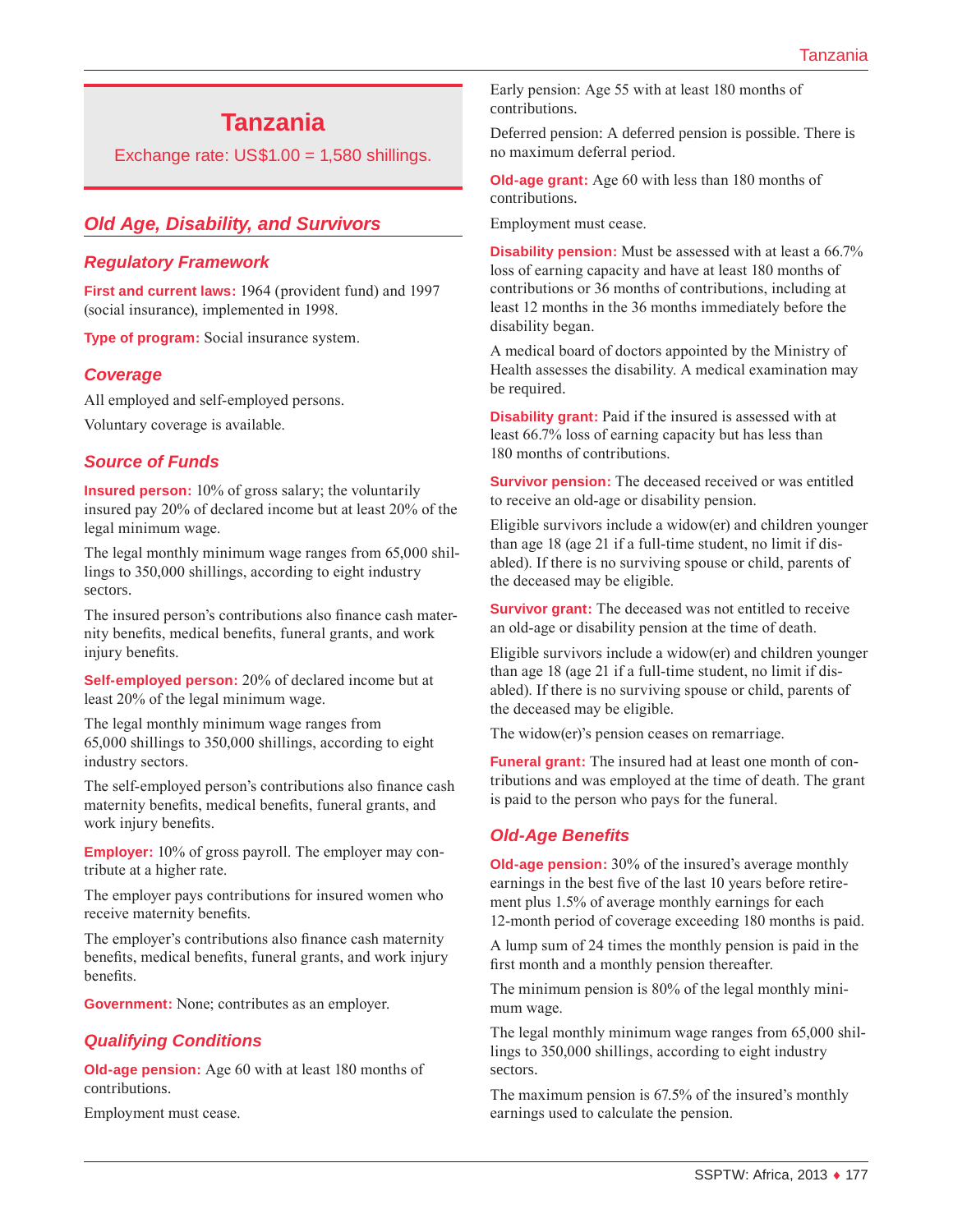# Tanzania

Early pension: The pension is reduced by 0.5% of the insured's earnings used to calculate the pension for each 12-month period the pension is taken before age 60. The pension must be at least equal to the minimum pension.

Deferred pension: Calculated in the same way as the oldage pension.

The insured receives credit for previous contributions made to the National Provident Fund.

Benefit adjustment: The Board of the National Social Security Fund reviews benefits periodically and adjusts them according to the actuarial valuation of the fund and changes in the legal minimum wage.

**Old-age grant:** The grant is the average of the last sixty months of contributions before retirement times the number of months of contributions.

# *Permanent Disability Benefits*

**Disability pension:** 30% of the insured's average monthly earnings in the best five of the last 10 years before the disability began plus 1% of average monthly earnings for each 12-month period of coverage exceeding 180 months is paid.

The insured is credited with 1% of average monthly earnings for each year the disability began before the pensionable age.

A lump sum of 24 times the monthly pension is paid in the first month and a monthly pension thereafter.

The minimum pension is 80% of the legal monthly minimum wage.

The legal monthly minimum wage ranges from 65,000 shillings to 350,000 shillings, according to eight sectors.

The maximum pension is 67.5% of average monthly covered earnings.

The disability pension may be replaced by an old-age pension at age 60 if the value of the old-age pension is at least equal to the disability pension.

**Disability grant:** A lump sum is paid.

Benefit adjustment: The Board of the National Social Security Fund reviews benefits periodically and adjusts them according to the actuarial valuation of the fund and changes in the legal minimum wage.

# *Survivor Benefits*

**Spouse's pension:** 100% of the old-age or disability pension the deceased received or was entitled to receive is paid to a widow(er) without dependent children; 40% if an orphan's benefit is also paid. If there is more than one widow, the pension is split equally.

The widow(er)'s pension is paid for two years if the widow(er) is younger than age 45 or does not have a dependent child younger than age 15 at the time of the insured's death.

The minimum pension is 80% of the legal monthly minimum wage.

The legal monthly minimum wage ranges from 65,000 shillings to 350,000 shillings, according to eight industry sectors.

The maximum pension is 67.5% of average monthly covered earnings.

**Orphan's pension:** 60% of the old-age or disability pension the deceased received or was entitled to receive is split equally among eligible children; 100% for full orphans.

**Parent's pension (if there are no other eligible survivors):** 100% of the old-age or disability pension the deceased received or was entitled to receive is paid.

A lump sum of 24 times the monthly pension is paid in the first month to each eligible survivor and a monthly pension thereafter.

**Survivor grant:** A lump sum of 12 months of the deceased's pension is paid.

**Funeral grant:** A lump sum ranging from 150,000 shillings to 600,000 shillings is paid, depending on the amount of monthly contributions.

Benefit adjustment: The Board of the National Social Security Fund reviews benefits periodically and adjusts them according to the actuarial valuation of the fund and changes in the legal minimum wage.

# *Administrative Organization*

Ministry of Labour and Employment ([http://www.kazi](http://www.kazi.go.tz) [.go.tz](http://www.kazi.go.tz)) provides general supervision.

Social Security Regulatory Authority ([http://www.ssra](http://www.ssra.go.tz) [.go.tz](http://www.ssra.go.tz)) regulates and supervises the performance of all social security programs.

National Social Security Fund [\(http://www.nssf.or.tz\)](http://www.nssf.or.tz) administers the program.

# *Sickness and Maternity*

## *Regulatory Framework*

First and current law: 1997 (social insurance), implemented in 2005.

**Type of program:** Social insurance system. Cash maternity benefit and medical benefits only.

## *Coverage*

All employed and self-employed persons.

Voluntary coverage is available. Old-age pensioners may make a voluntary contribution.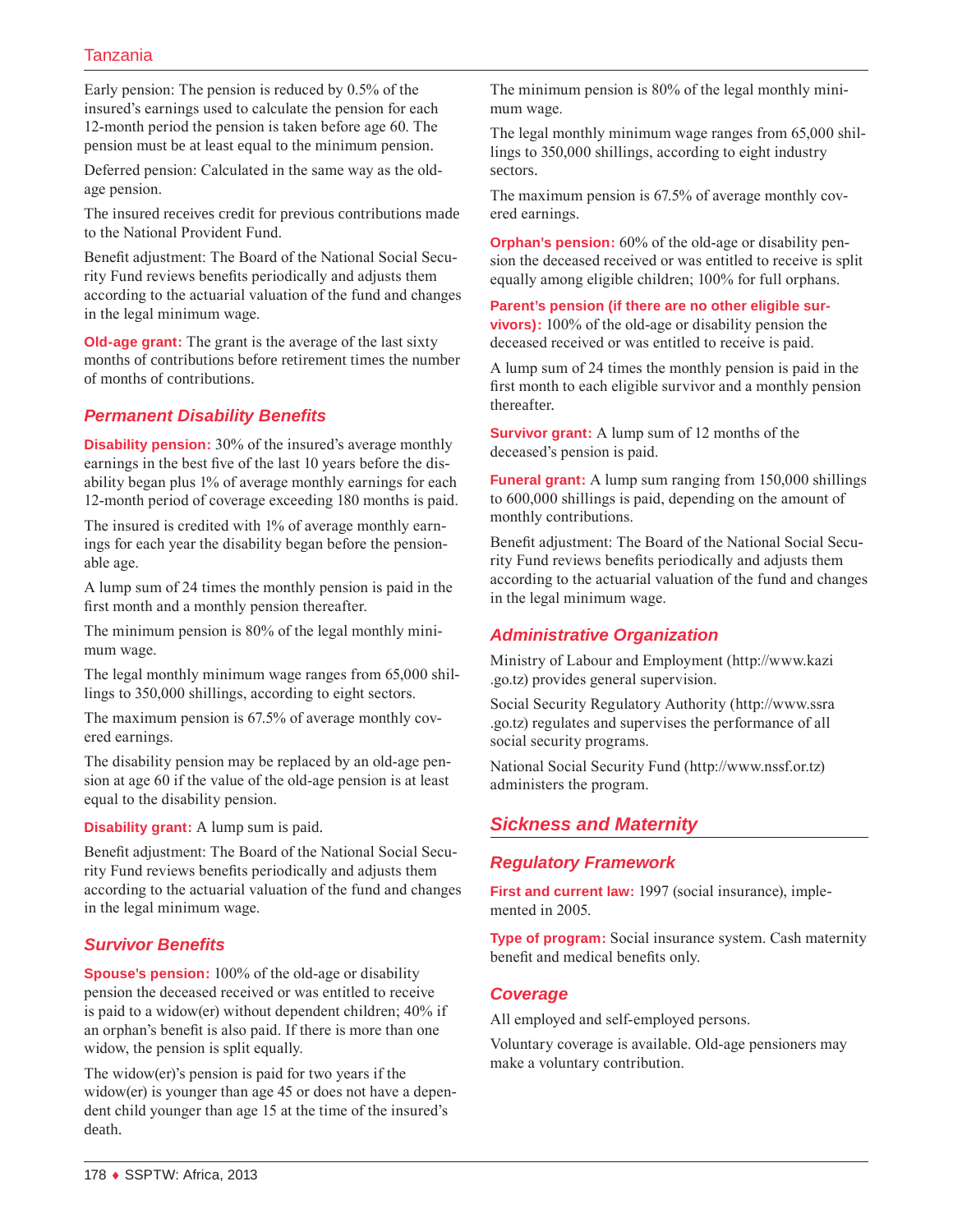# *Source of Funds*

**Insured person:** See source of funds under Old Age, Disability, and Survivors. Old-age pensioners, 6% of the monthly pension.

**Self-employed person:** See source of funds under Old Age, Disability, and Survivors.

**Employer:** See source of funds under Old Age, Disability, and Survivors.

**Government:** See source of funds under Old Age, Disability, and Survivors.

## *Qualifying Conditions*

**Cash sickness benefits:** No statutory benefits are provided.

**Cash maternity benefits:** Must have at least 36 months of contributions including at least 12 months in the 36 months immediately before the expected date of childbirth. Cash maternity benefits are paid to an insured woman only once in each three-year period.

**Medical benefits:** Must have at least three months of contributions immediately before the medical problem began.

#### *Sickness and Maternity Benefits*

**Sickness benefit:** No statutory benefits are provided.

**Maternity benefit:** 100% of the insured woman's average daily wage in the six months before the 20th week of pregnancy is paid for up to 12 weeks in one or two parts: four weeks before and eight weeks after childbirth (four weeks after childbirth for a stillborn child). Maternity care is provided from the 24th week of pregnancy and ceases two days after childbirth; seven days after childbirth for a cesarean section; up to 12 weeks if prolonged care is necessary.

#### *Workers' Medical Benefits*

Benefits include preventive and curative care, essential drugs, X-rays, laboratory tests, hospitalization, major and minor surgery. The National Social Security Fund Board of trustees may determine additional benefits.

#### *Dependents' Medical Benefits*

Medical benefits for dependents are the same as those for the insured.

Eligible dependents include the spouse and up to four of the insured's children younger than age 18 (age 21 if a full-time student).

#### *Administrative Organization*

Ministry of Labour and Employment ([http://www.kazi](http://www.kazi.go.tz) [.go.tz](http://www.kazi.go.tz)) provides general supervision.

Social Security Regulatory Authority ([http://www.ssra](http://www.ssra.go.tz) [.go.tz](http://www.ssra.go.tz)) regulates and supervises the performance of all social security programs.

National Social Security Fund [\(http://www.nssf.or.tz\)](http://www.nssf.or.tz) administers the program.

# *Work Injury*

### *Regulatory Framework*

**First law:** 1948.

**Current law:** 1997 (social insurance), implemented in 2002.

**Type of program:** Social insurance system.

#### *Coverage*

All employed and self-employed persons.

#### *Source of Funds*

**Insured person:** See source of funds under Old Age, Disability, and Survivors.

**Self-employed person:** See source of funds under Old Age, Disability, and Survivors.

**Employer:** See source of funds under Old Age, Disability, and Survivors.

**Government:** See source of funds under Old Age, Disability, and Survivors.

## *Qualifying Conditions*

**Work injury benefits:** Must be registered with the National Social Security Fund and assessed with a work injury or an occupational disease by a medical board.

#### *Temporary Disability Benefits*

60% of the insured's average daily wage is paid for up to 26 weeks.

The insured's average daily wage is based on the insured's earnings in the six months before the month the disability began.

#### *Permanent Disability Benefits*

**Permanent disability benefit:** If the insured is assessed with a total disability, 70% of the insured's average monthly earnings is paid for up to seven years.

Partial disability: If the assessed degree of disability is less than 30%, a lump sum is paid.

The maximum partial disability benefit is 84 times the insured's average monthly earnings, according to the assessed degree of disability.

Constant-attendance allowance: If the insured requires the constant attendance of others to perform daily functions, 25% of the permanent disability benefit is paid.